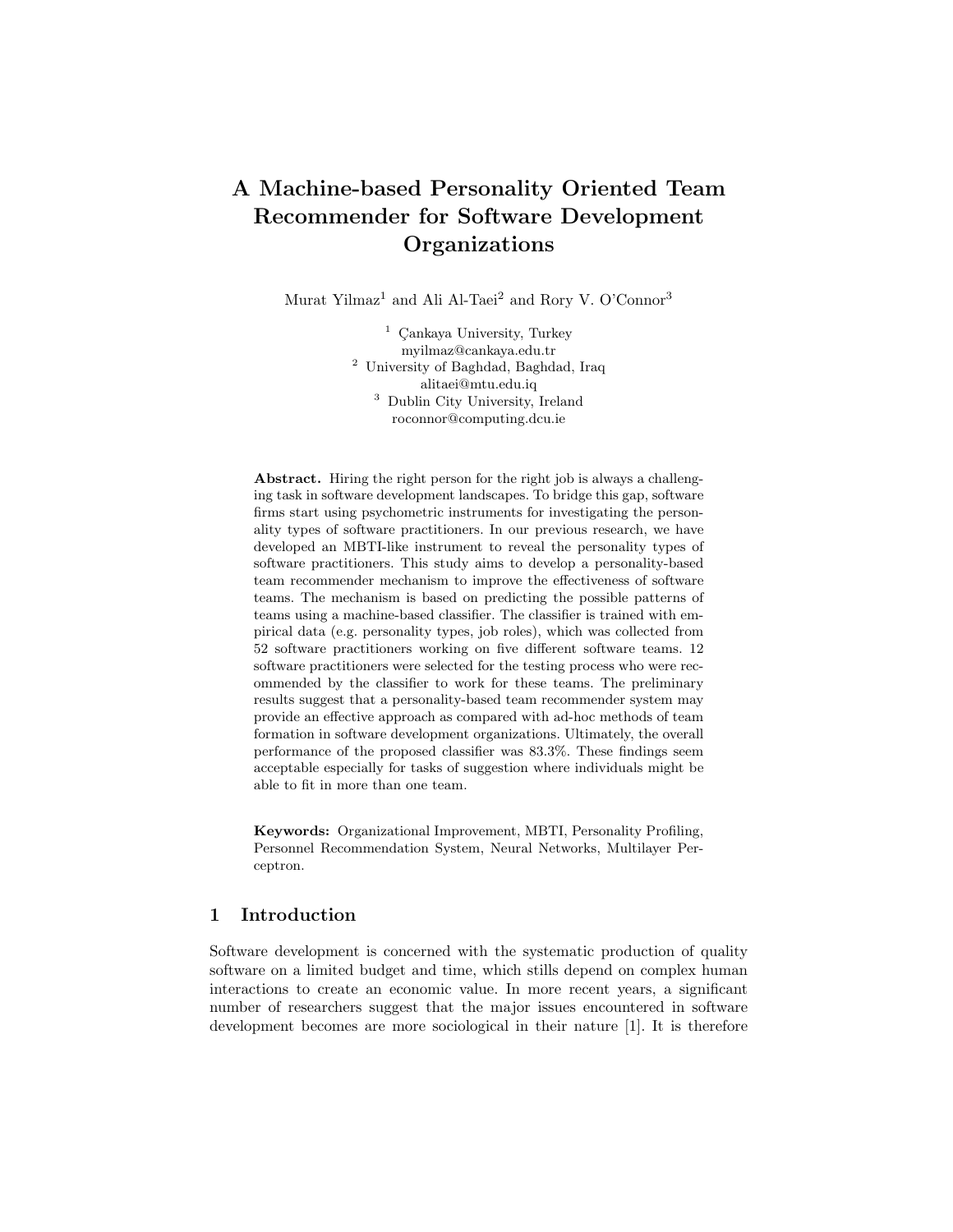becoming increasingly difficult to ignore the fact that software development is a social activity [2, 3]. Software practitioners are usually work in collaborative groups in all stages of software development where working on such a team is an inherently social activity, which is important to sustain the software development organization's structure.

Social aspects of software development is an emerging field of interest which adds new kind of capabilities to software development organizations [4]. Consequently, the personality characteristics of software practitioners receive an increasing level of attention [5]. In fact, revealing the personality types of software practitioners allows us to understand the software organizations. It may help us to manage its development process and strengthen its evolution [6]. However, there has been few empirical efforts that attempt to deal with the factors affecting software development efforts based on software practitioners behaviors and their personality types.

The process of personality typing has been used for nearly thousands of years dating back to Greek archetypes. Myers-Briggs Type Indicator (MBTI) is a personality typing assessment system. It was developed by psychologists Myers and Briggs as a self-report instrument. During our previous research [7], an MBTI compatible personality assessment tool was constructed to reveal the personality types of individuals who are working on software development organizations, which was developed particularly for software practitioners so as to build better software development teams. Ultimately, the goal of this study is to build a preliminary model for a personnel recommendation system for software development organizations from an industrial perspective.

This study seeks to address the following research questions: "Is it possible to explore subjective characteristics such as personality types of software practitioners to classify participants to improve the social structure of software teams using a machine learning approach?"

The working mechanism of such a recommendation system is planned on predicting a set of compatibility structures based on personality types of software practitioners of a software development organization, which could also offer recommendations regarding the most suitable members of a software team in terms of their personality preferences. The goal of this exploratory study is to investigate the possible combinations of software practitioners in software teams as regards to their job title. To this end, a neural network based personality classifier is employed. The classifier is trained with the real data which was collected from a software development organizations. Furthermore, proposed approach is tested by classifying a group of individuals based on this into teams using this information pattern.

Using a hybrid methodology; the results of individual's personality test, the data collected from previous encounters in which the structure of current teams are analyzed. Furthermore, a set of compatibility options is predicted by the recommendation system approach. In light of these remarks, it has been thought that better results from previous studies are expected where the collected in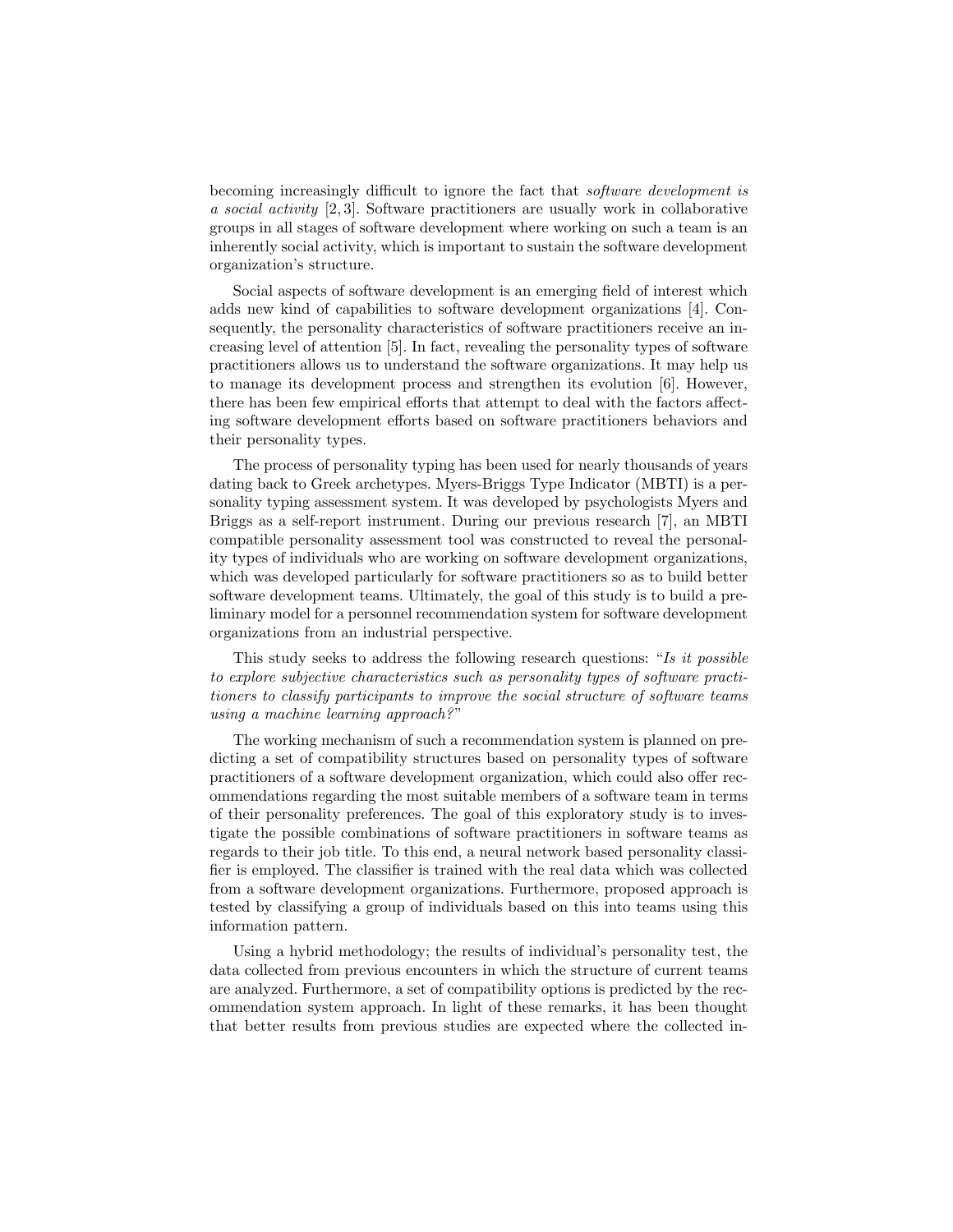formation will be a valuable asset for resolving multi-dimensional issues in the service of building more effective team structures.

The remainder of the paper is organized in the following manner. In section 2, we cover the background including brief details of the personality typing, the definitions of the proposed methods of machine learning (i.e. artificial neural networks), and their applications in the machine-based classification literature. Section 3 explains the details of the research methodology, which we use to conduct this study. In the next section, we discuss the results, which was used to classify software practitioners to the software development teams. In the final section, we draw some conclusions based on our preliminary results and detail the possible improvements for further research.

# 2 Background

Personality is considered as a set of relatively permanent traits (i.e. a set of patterns of behaviors) that can be found unique for a person. According to MBTI, this can be explained by four dichotomies namely E-I, S-N, T-F, J-P. Extroversion (E) versus introversion (I) shows how an individual regenerate his or her energy. Sensing (S) and intuition (N) is about how individuals make sense of their environment (i.e. process the information about the world). Sensing type of persons trusts more on their five senses while intuitive types are inclined to listen their subconscious and trusts their insights. Thinking (T) and feeling (F) preferences shows the decision-making style where an individual can be either objective thinker or a value oriented characteristics that focus on people and relationships. Lastly, Judging (J) and Perceiving (P) show the difference in individuals regarding their life style. Judging (J) persons prefer to see what lies ahead, organization and control while perceiving (P) individuals favor flexibility and keeping their options more open.

Typically, an MBTI assessment shows an individuals' inclination through one bipolar personality characteristic. Consequently, an MBTI type survey is usually conducted to collect the data where participants are asked to choose their highest preference (i.e. dominant function). To find an MBTI personality type, researcher should cross-reference the four dichotomies, which produces sixteen personality types.

Accordingly, a combination of these 16 personality types can be formed as shown in Table 1 [8].

| ISTJ | $ {\rm ISFJ} $ | IINFJ               | INT.I |
|------|----------------|---------------------|-------|
|      |                | ISTP ISFP INFP      | IINTP |
|      |                | ESTP ESFP ENFP ENTP |       |
|      |                | ESTJ ESFJ ENFJ ENTJ |       |

Table 1. 16 MBTI personality types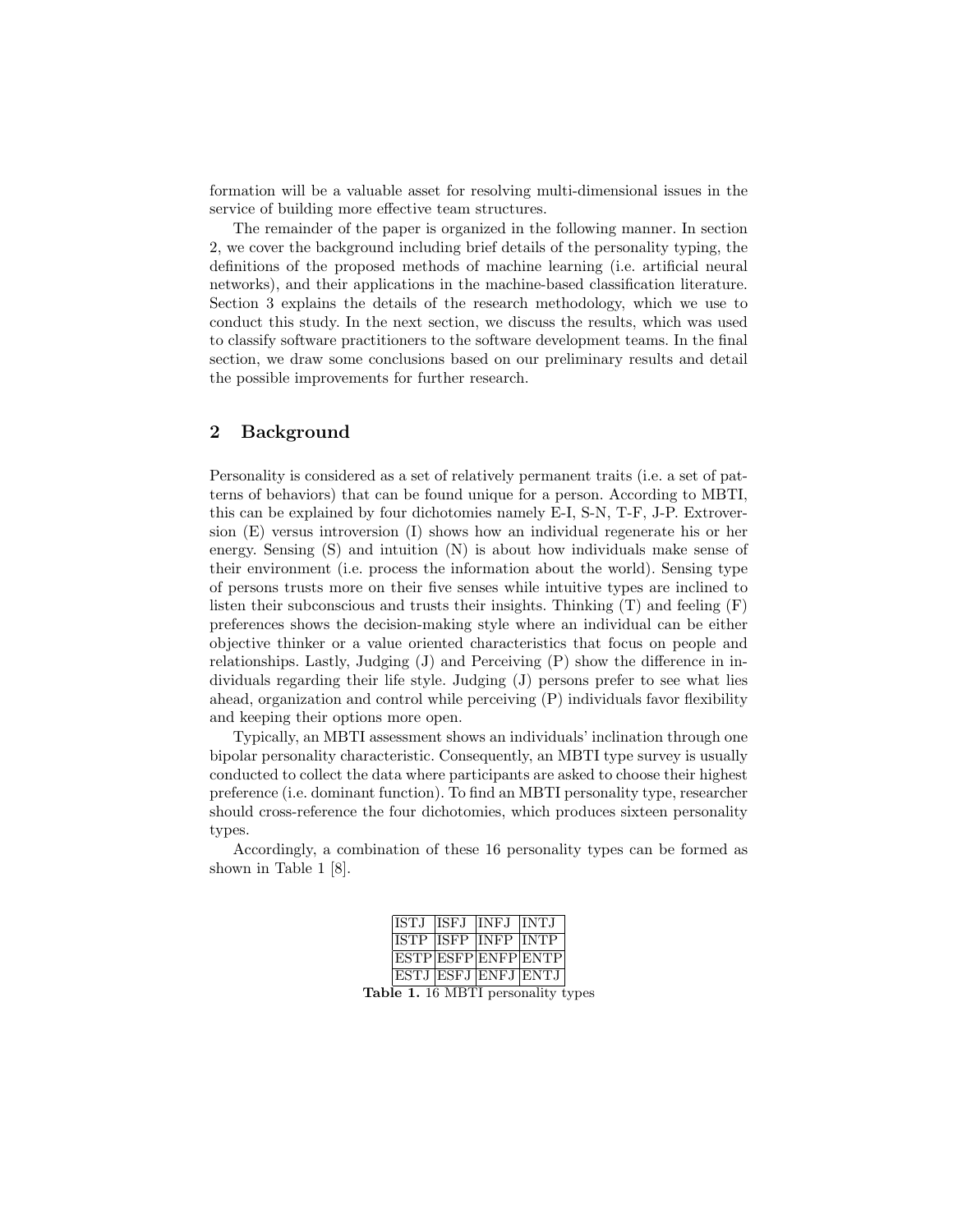In particular, MBTI has an important difference from other psychometric assessments: It does not suggest or recommend any preferred type. Instead, it reveals a person's place on four distinctive continuums of bipolar personality type scales. Such an approach is beneficial to software managers to understand the individual differences between software practitioners. It helps managers to avoid and resolve conflicts, identify gaps in software teams, improve team-based communication (i.e. encourage software team members to understand their teammates). It is therefore helpful to build better people skills, interactions as well as team configurations.

#### 2.1 Neural Networks

A neural network (NN) can be similar to a network of parallel micro processing units, which are inspired from the model of a nerve cell in humans [9]. These units are based on a group of regression models which are chained to produce a combination of outputs by having a set of inputs embedded in a single mathematical approach [10]. Traditionally, after defining a particular problem a NN is trained to solve it. Most interestingly, however, the NN program does not know anything about the problem it addresses where the produced answers are usually emerged from the interaction between nodes by its evolutionary process [9].

The NN model consists of several neurons, i.e. island-like structures (or nodes) which are added such a way that only appropriate neighbors nested with them. Therefore, its algorithm is utilized to find the closest node that can fit by using the regression equations associated with it [10]. The collection of these nodes or neurons are called the neural net where these nodes have a number of inputs with associated weights, and a threshold value which determines either it is fired or not [9].

A neural net can be used to solve several kinds of problems such as classification, prediction, pattern recognition, etc. Multi layer perceptron (MLP) network is one of the most popular and commonly used neural network particularly for such processes [11]. MLP network consists of three distinctive kinds of layers: an input layer, one (or more) hidden layer(s), and an output layer. These layers are connected together by a set of weighted connections. The number of nodes in input layer is equal to the number of attributes in the input vector [10]. Hidden layer(s) and nodes in each layer are up to the designer's point of view as they can vary and should be managed carefully for better efficiency. And the final output from the output layer nodes represents the predicted outputs where each node in output layer represents a single output [11]. Figure 1 shows the typical MLP with one hidden layer.

Similar to a behavioral conditioning mechanism, an important approach used with MLP is the back propagation (BP) algorithm [10]. Basically, researcher starts with an input and propose a desired output. Consequently, the network is rewarded for close outputs to the desired input while the nodes are punished for an incorrect output. These activities are used to update the weights of the network so as to improve the results it produces. The MLP networks are frequently used with BP algorithm [11]. MLP initiates with small random weights, and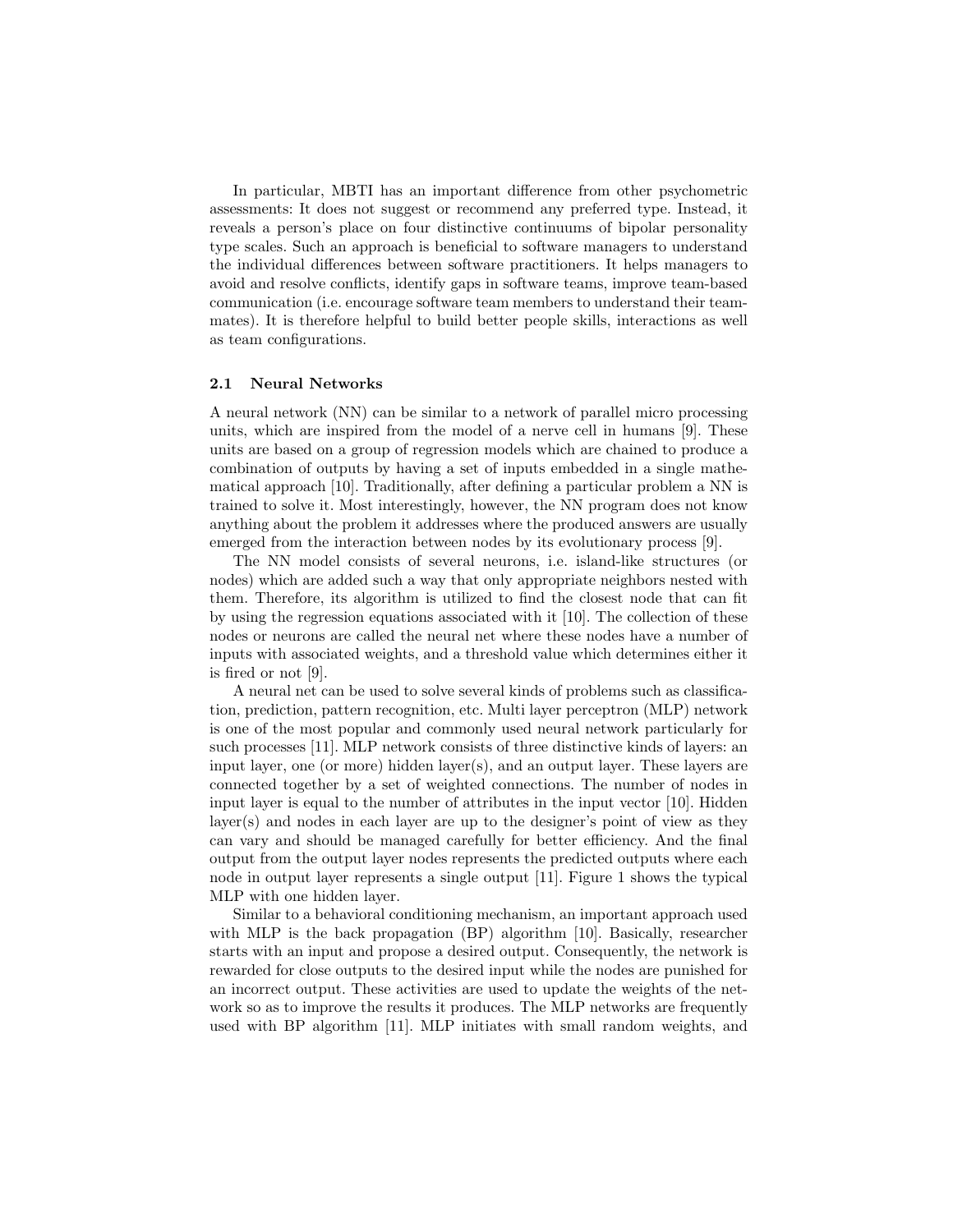

Fig. 1. Typical design of MLP artificial neural network [9]

a desired error rate. The learning process is achieved by using input: desiredoutput pair vectors to adjust the weights in order to minimize the error rate (i.e. calculate the difference between the real error and the desired error rates for all nodes in output layer). Next, the back propagation algorithm adjusts the weights [9].

#### 2.2 Machine Learning in Personality Assessment Literature

The investigation of psychometric properties (e.g. traits, motivation, and personal preferences) of individuals have been studied in many different disciplines including but not limited to software engineering [7], game development [12], and economics courses [13]. In particular, several different methods (e.g. MBTI [8], Keirsey's Temperament Sorter [14], Big Five [15], etc.) have been utilized to assess personality types of participants. A search of the literature revealed a few studies which includes machine based classification of personality characteristics as follows.

Mairesse et al. [16] used linguistic cues for the purpose of predicting personality automatically from text and conversation. The suggested method was based on exploring Big Five personality traits depending on conversation and text of individuals, and the self and testers personality rating from observation. Accordingly, different methods were employed to test three the performance of different models. They used three approaches of machine learning methods: classification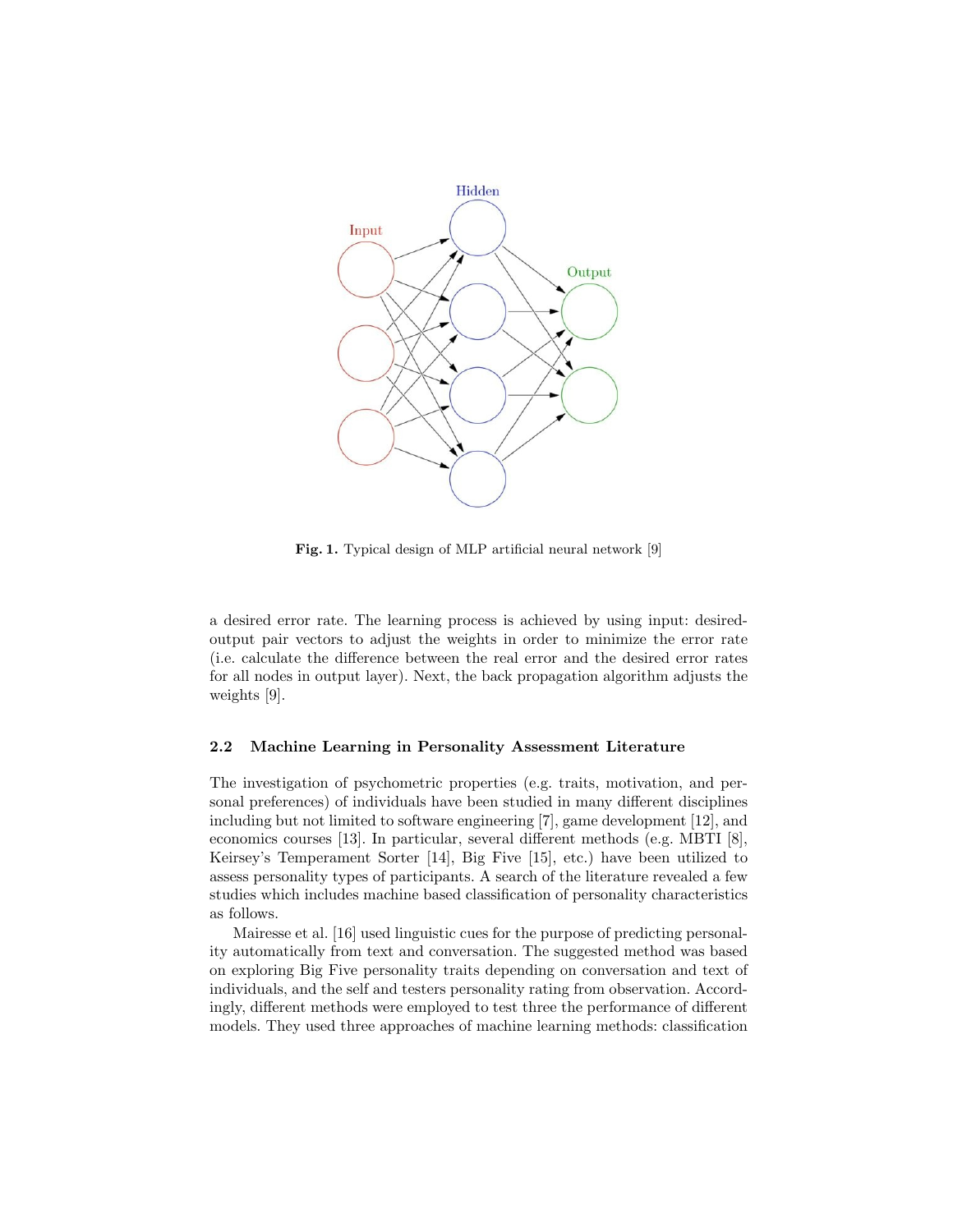algorithms, regression, and ranking (e.g. Support Vector Machines (SVM), decision tree (DT), and nearest neighbor (NN)). Their results indicated that the performance of ranking models was the highest. Furthermore, performance of classification models trained using observed personality dataset was better than the models trained using self personality rating. In addition, it was observed that personality traits was the most important factor for extracting feature set.

Celli et al. [17] conducted experiments using six different machine learning methods (i.e SVM, NN, DT, naive Bayes, logistic regression, and rule learner) for the purpose of personality type and interaction style recognition based on profile pictures of Facebook users (N=100) and self-assessed personality test of Big Five traits. Feature extraction process was carried out by bag-of-visual-words (BoVW) technique. Results showed that the accuracy of each classifier depended on personality traits. The average performance was 66.5%.

Cowley et al. [18] claimed that employing machine learning methods to explore game-play experience and player personality type is still in early stages. In their study, they utilized two different decision tree methods (i.e. CART and C5.0) and used DGD player taxonomy on Pac-Man gamers to select appropriate rules for a classification. Training set contained 100 instances, while the testing set contained 37 instances. Ultimately, the validation testing performance of classifier was about 70%.

Aruan et al. [19] built a virtual tutor agent (VTA), which was developed for multiple users for the goal of problem-based learning in cooperative environments. It was inspired from massively multiplayer online games (MMOG). Both conceptual issues of learning using interface-supported cooperative environment and technological issues of deploying and dealing with massive users from MMOG perspective were combined together. In addition, some applications and coding have been used to achieve the goal, and the result was acceptable.

Golbeck et al. [20] proposed a model to predict personality of Twitter users. The model depended on information that publicly available in profiles of Twitter users and Big Five personality test. In particular, the Big Five test was administered to 279 of the users, and 2000 of their most common tweets were gathered. Next, feature was extracted through text analysis tools. Lastly, two regression methods (i.e Gaussian Process and ZeroR) were used to predict personality traits. Results showed that both of the methods performed similarly and the accuracy was reasonable.

To reduce the costs of monitoring and analyzing player personality, Kang et al. [21] proposed an automated system for the analysis of MMOG players' behaviors using trajectory (non-parametric) clustering algorithm with simple data. At first, they classified the data hierarchically, and then used trajectory clustering algorithm to analyze behaviors. The system was tested on world of warcraft (WoW) game environment and the results were good in both analyzing player's behavior and creating players' experience insights and profiles automatically.

Lotte et al. [22] reviewed a number of most common used classification methods (e.g. SVM, MLP, Hidden Markov Model (HMM)) and compared their performance to find the proper classification algorithm(s) for brain-computer interface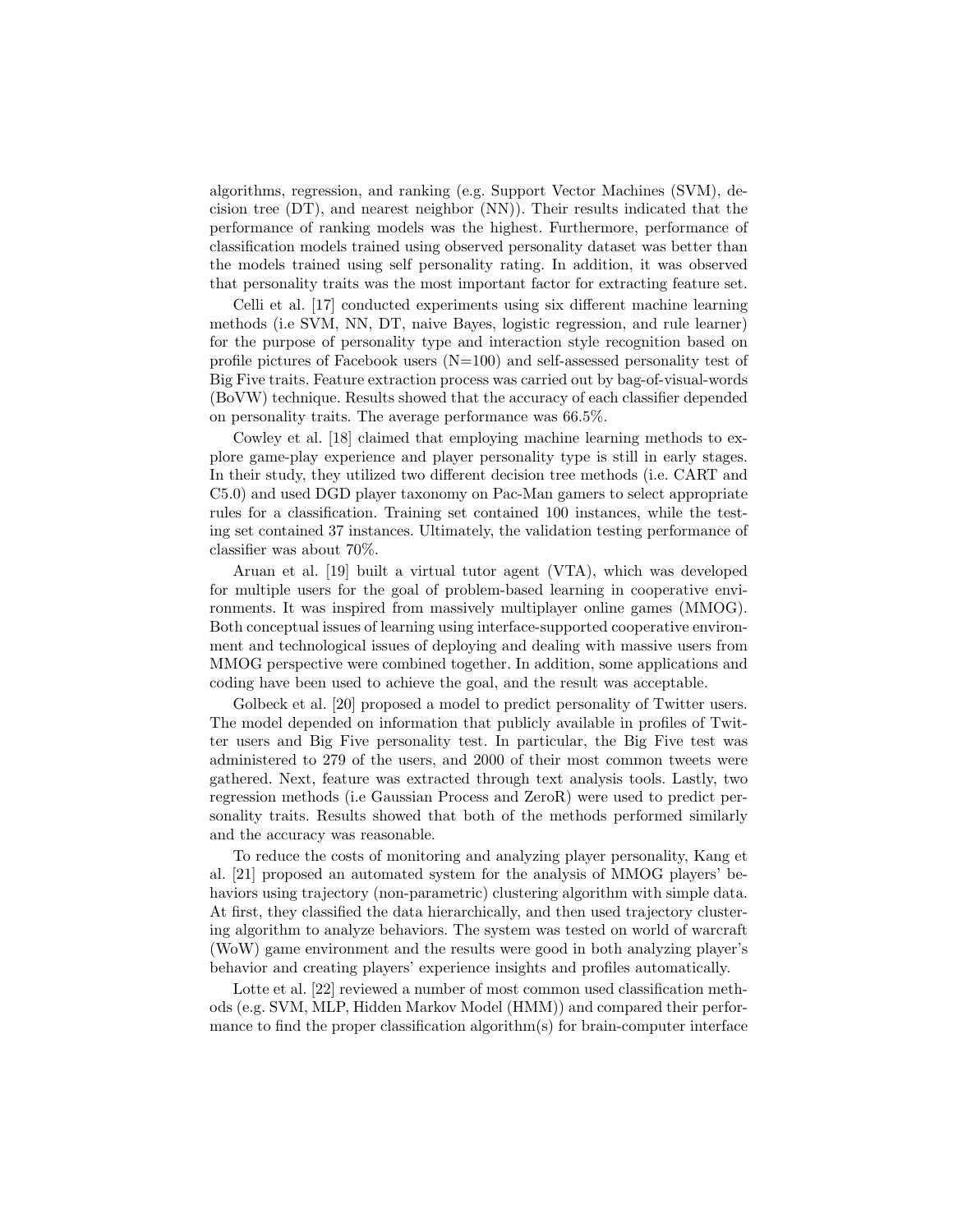(BCI) using *electro encephalo graphy* (EEG) dataset. The results and efficiency of each classifier were analyzed and compared among other classifiers to present a concrete base of knowledge that can be regarded when choosing the proper classifier for a specific task. In general, for the area of BCI using EEG dataset, it was found that SVM performs better than other classifiers. However, the performance of MLP was also acceptable for such a task. It is therefore likely to see the notion of neural networks, which are commonly used in BCI area of research.

This paper attempts to show that a machine-based personality classifier, which is planned as a recommendation system while selecting personnel for actual software teams. To date, studies investigating machine learning based personality classification have produced equivocal results. Most studies found in the literature in the field of personality based classification have mostly focused Big Five personality traits and SVM and DT as machine learning methods. However, this exploratory study aims to suggest software practitioners based on their MBTI personality types using a novel approach.

# 3 Method

Based on the data collected from 52 software practitioners, we aim to explore the patterns between personality types and roles of software practitioners who are working in teams. After revealing such relationships, the collected attributes were used to train a neural network (i.e. multi layer perceptron), and ultimately the goal is to create an initial version of a personality type based team configurations. Authors believe that software managers benefit from sucj social aspects while searching for a suitable team for their software practitioners.

In our previous study [7], we have already conducted an MBTI-like assessment for five teams of software practitioners from a software development organization. The personality types and roles of five software teams (total 52 people) were singled out. In addition, all selected teams were considered as productive teams, which consist of individuals with a minimum of five years of industrial experience. The software practitioners were also selected from the individuals who worked together for more than two years in software development projects.

After the data was transformed to binary values, the MLP was trained based on the patterns that were extracted from these team's roles and personality types. Accordingly, 10 input nodes were formed. 4 input nodes represents the personality types and 6 input nodes (e.g. role one is represented like 000001, and role two like 000010, etc.) to represent practitioners' job role. In the output layer, 5 output nodes represents 5 software teams which are based on the initial parameters, e.g. Team 1 represented as 00001, team 2 represented like 00010, etc.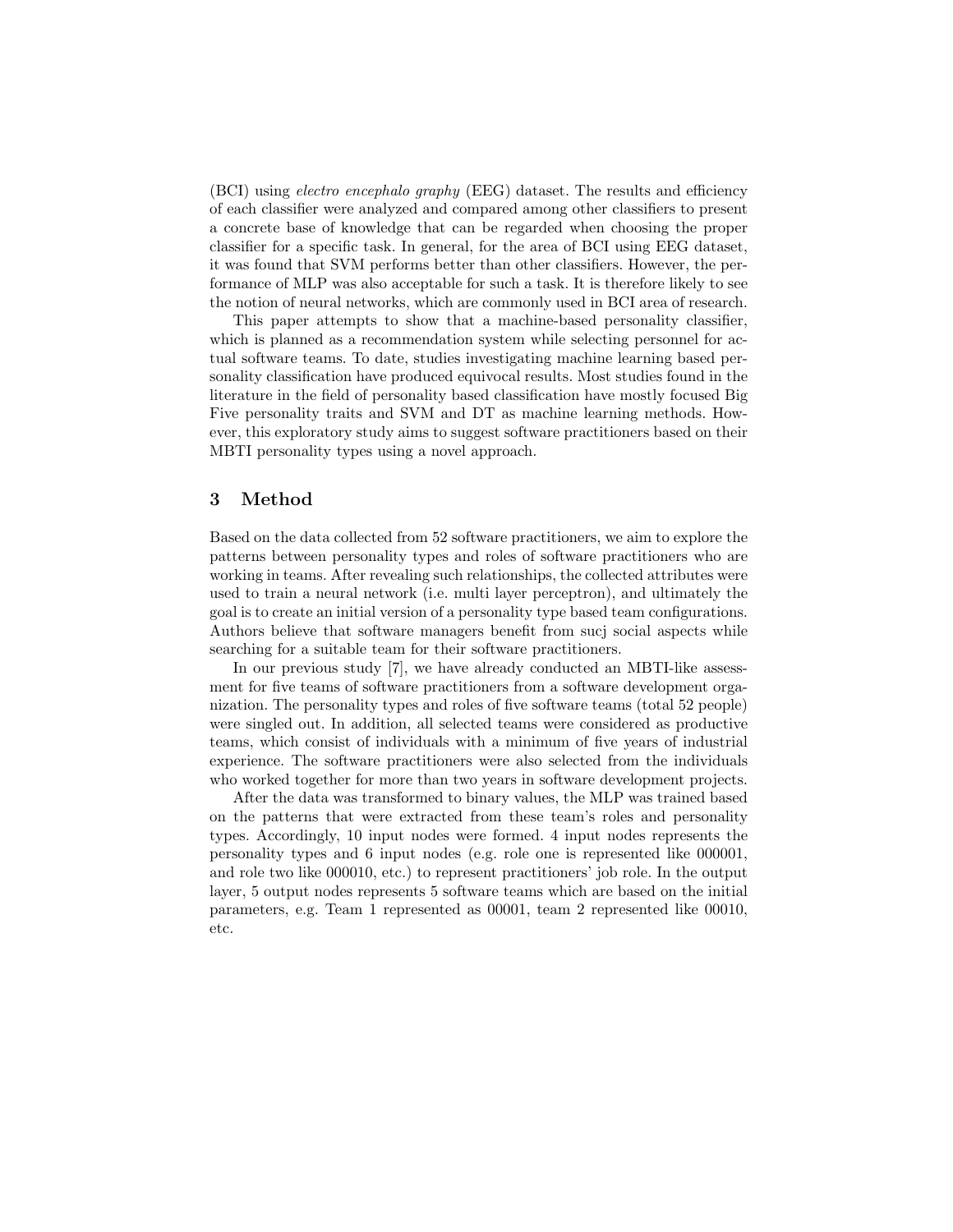Figure 2 illustrates the suggested MLP model where  $\{I_1, I_2, I_3...I_{10}\}$ , are the nodes (e.g. personality types and roles) that are shown in the input layer, and  ${T_1, ... T_n}$ , are the possible team formations.



Fig. 2. The suggested model for MLP-based Team Recommnender.

To build a team classifier, we built a perceptron with three layers, which was equipped with back propagation algorithm. During the study, several outputs were examined to decide the best configuration parameters for classification. The findings were detailed through the next section.

# 4 Results

The vectors of input data  $(N=52)$  with their desired output were fed into the MLP model during the training process. The weights values were firstly created randomly between -1 and 1 and were iteratively updated until convergences toward the desired output, and decreasing the error rate until the minimum. Momentum parameter was used to increase the convergence [23]. The training mode continues until the number of epochs reaches 1 million or the error rate is equal or less than 0.01.

Leave one out cross validation (LOOCV) is one of the methods used in machine learning studies for validating model performance [24]. In this method data is splitted into N samples and perform N rounds of train/test processes (e.g. N-1 samples for training and 1 sample for testing). Then, the estimated performance is calculated as the average of testing samples [25].

To avoid over-fitting, LOOCV technique with 10-folds was used during the training process. Many configurations (e.g. error rate, learning rate) were in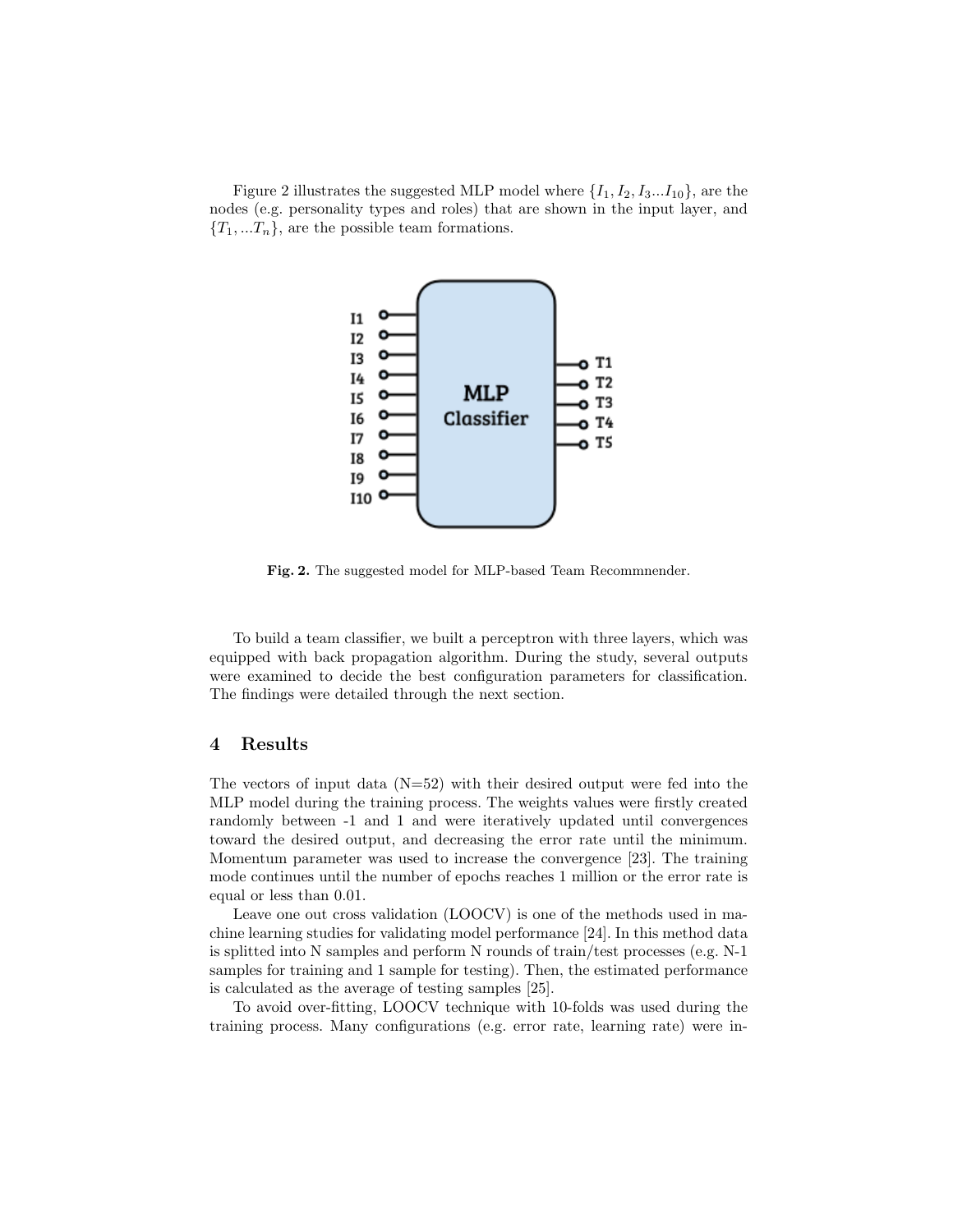vestigated to explore the best performance within the predefined conditions. Accordingly, the optimal number of nodes in hidden layer was 15.

To test the classification performance of the proposed model, 12 software practitioners were selected who fed into the model for finding suitable teams. The overall performance of the suggested model was 83.3%. The result seems acceptable especially for such tasks of suggestion (i.e. persons might fit in more than one team). Table 2 shows the performance and error rate of the model for both training and testing processes (learning rate=  $0.7$ , momentum=  $0.69$ , number of epoch= 1396).

| Training Process $(N=52)$ |          | $\text{Testing Process}$ (N=12) |                                                                                         |  |
|---------------------------|----------|---------------------------------|-----------------------------------------------------------------------------------------|--|
|                           |          |                                 | Correctly Classified Incorrectly Classified Correctly Classified Incorrectly Classified |  |
| $ 52 \ (100\%)$           | $0(0\%)$ | $ 10 \ (83.3\%)$                | $ 2(16.6\%)$                                                                            |  |
| $\mathrm{RMSE}=0.002$     |          | $RMSE = 0.2$                    |                                                                                         |  |

Table 2. Training-testing results for the classifier.

To evaluate the face validity [26], the suggested personnel for five selected teams were shared with the software management group. Next, we interviewed the research manager of the company where we collected the empirical data (i.e. personality types and roles of software practitioners). The interviewee suggested that such an approach could be useful as a complementary tool for the personnel recruitment process. In fact, we have found that there was a sense of agreement for the benefits of the model between interviewee and the authors.

Interview quotation: "I believe that building an effective software team is such a challenging task. It is also hard to do a manual reconfiguration especially after the initial declaration of software team members. Therefore, seeing more possibilities of team configuration is necessary. I found a tool that helps to predict a possible position for a team member is quite useful strategy. However, it would be more beneficial for us [the company] if you could suggest a team member who may fit for more than one team."

#### 4.1 Limitations

Using personality assessments to investigate people's type of personality does not always yield very accurate results for many reasons, and therefore, they should be regarded as indicators for individuals' preferences and temperaments rather than solid evidence for their exact type [8]. Furthermore, artificial neural networks (ANN) and other similar methods of machine learning and pattern recognition have many parameters affecting model performance such as error rate, preparation process of datasets, actual size of data, and quality of training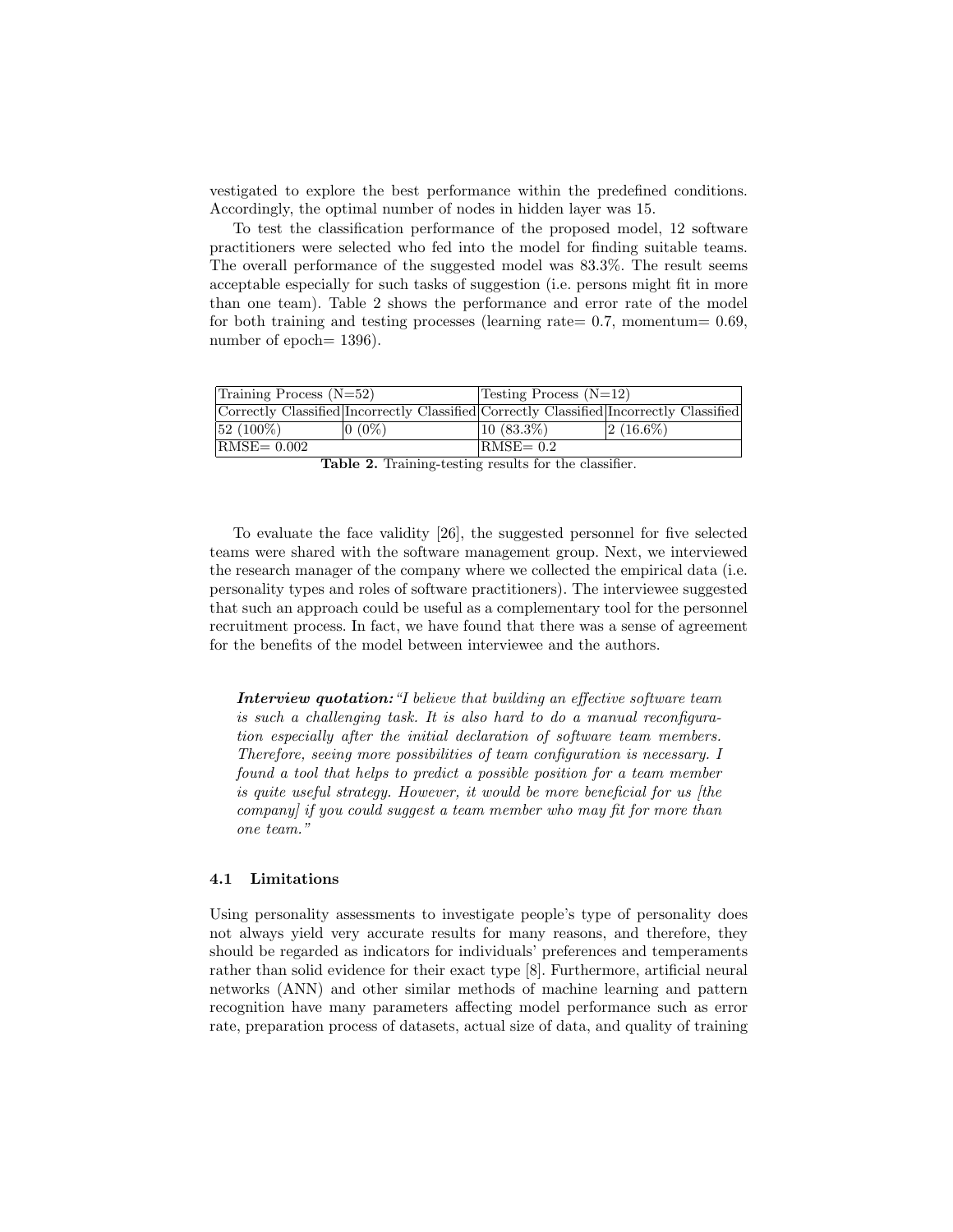and testing sets. Therefore, they do not always provide the optimal results and they should be designed carefully [22].

The MLP team classifier was operationalized by using the empirical data that was collected from a single company. In fact, the personality types and the software practitioners' roles of the teams found in that company may not represent all possible software engineering team patterns or structures. Therefore, our results are limited in a (specific) software development company's identified patterns. To design a team recommender for another company, a new MLP should be trained accordingly.

### 5 Conclusions and Future Work

The main aim of this preliminary study is to explore the possibility of building a team recommender mechanism. It can be used to suggest a set of suitable software practitioners for the actual software teams regarding their possible roles and personality types. Based on a set of empirical data, we planned a suggestion mechanism for improving team management activities. Although the current study was based on a small sample of participants, the findings suggest that team-based personality patterns can be highlighted for improving team building activities or building a novel team configuration process.

Despite its exploratory nature, this study offers some insight into social aspects of software development. Firstly, software managers could likely to benefit from a machine-based team recommender approach. However, further experimental investigations are needed to estimate more team configurations. Secondly, we believe that the proposed method to achieve the actual results are reasonable as we aim to investigate the possibilities of a set of team formations in terms of their personality types of a selected population. Considerably, more work will need to be done to evaluate the effectiveness of a personality-based software team recommender.

Returning to the research question posed at the beginning of this study, authors confirm that personality types of software practitioners along with their team-based roles are useful information for observing (social) software team patterns. However, it would be interesting to assess the effects of personality types on software team formations on a more large scale. In light of these remarks, authors confirm that machine learning techniques can create a significant advantage for addressing problems of software engineering and process improvement research.

#### References

- 1. DeMarco, T., Lister, T.: Peopleware: productive projects and teams. Dorset House Publishing Company (1999)
- 2. Acuna, S.T., Juristo, N., Moreno, A.M., Mon, A.: A Software Process Model Handbook for Incorporating People's Capabilities. Springer-Verlag (2005)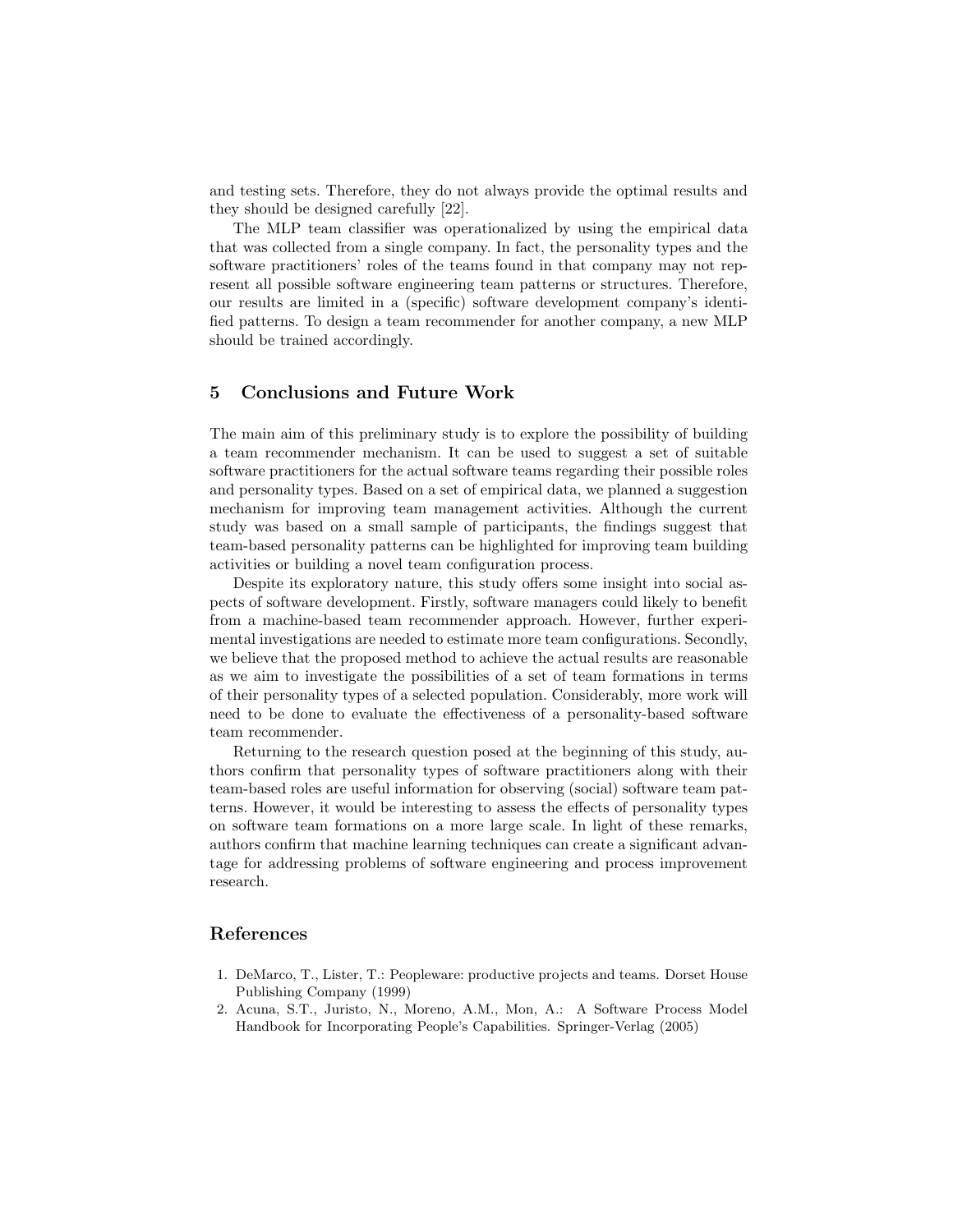- 3. Dittrich, Y., Floyd, C., Klischewski, R.: Social thinking-software practice. The MIT Press (2002)
- 4. Yilmaz, M., O'Connor, R.: An approach for improving the social aspects of the software development process by using a game theoretic perspective: towards a theory of social productivity of software development teams. In: 6th International Conference on Software and Data Technologies. Volume 1., SciTePress (2011) 35– 40
- 5. Beecham, S., Baddoo, N., Hall, T., Robinson, H., Sharp, H.: Motivation in software engineering: A systematic literature review. Information and Software Technology 50 (2008) 860–878
- 6. Yilmaz, M., O'Connor, R.: Towards the understanding and classification of the personality traits of software development practitioners: Situational context cards approach. In: Software Engineering and Advanced Applications (SEAA), 2012 38th EUROMICRO Conference on, IEEE (2012) 400–405
- 7. Yilmaz, M.: A software process engineering approach to understanding software productivity and team personality characteristics: an empirical investigation. PhD thesis, Dublin City University (2013)
- 8. Myers, I.B., McCaulley, M.H., Most, R.: Manual: A guide to the development and use of the Myers-Briggs Type Indicator. Consulting Psychologists Press Palo Alto, CA (1985)
- 9. Kodicek, D.: Mathematics and physics for programmers. Cengage Learning (2005)
- 10. Garson, G.D.: Neural networks: An introductory guide for social scientists. Sage (1998)
- 11. Bishop, C.M.: Neural networks for pattern recognition. Clarendon press Oxford (1995)
- 12. Bartle, R.A.: Designing virtual worlds. New Riders (2004)
- 13. Borg, M.O., Stranahan, H.A.: Personality type and student performance in upperlevel economics courses: The importance of race and gender. The Journal of Economic Education 33 (2002) 3–14
- 14. Keirsey, D.: Please Understand Me II: Temperament, Character, Intelligence Author: David Keirsey, Publisher: Prometheus Nemesis Book C. Prometheus Nemesis Book Co (1998)
- 15. John, O.P., Donahue, E.M., Kentle, R.L.: The big five inventoryversions 4a and 54. Berkeley: University of California, Berkeley, Institute of Personality and Social Research (1991)
- 16. Mairesse, F., Walker, M.A., Mehl, M.R., Moore, R.K.: Using linguistic cues for the automatic recognition of personality in conversation and text. Journal of artificial intelligence research (2007) 457–500
- 17. Celli, F., Bruni, E., Lepri, B.: Automatic personality and interaction style recognition from facebook profile pictures. In: Proceedings of the ACM International Conference on Multimedia, ACM (2014) 1101–1104
- 18. Cowley, B., Charles, D., Black, M., Hickey, R.: Real-time rule-based classification of player types in computer games. User Modeling and User-Adapted Interaction 23 (2013) 489–526
- 19. Aruan, F., Prihatmanto, A., Hindersah, H., et al.: The designing and implementation of a problem based learning in collaborative virtual environments using mmog technology. In: System Engineering and Technology (ICSET), 2012 International Conference on, IEEE (2012) 1–7
- 20. Golbeck, J., Robles, C., Edmondson, M., Turner, K.: Predicting personality from twitter. In: Privacy, Security, Risk and Trust (PASSAT) and 2011 IEEE Third